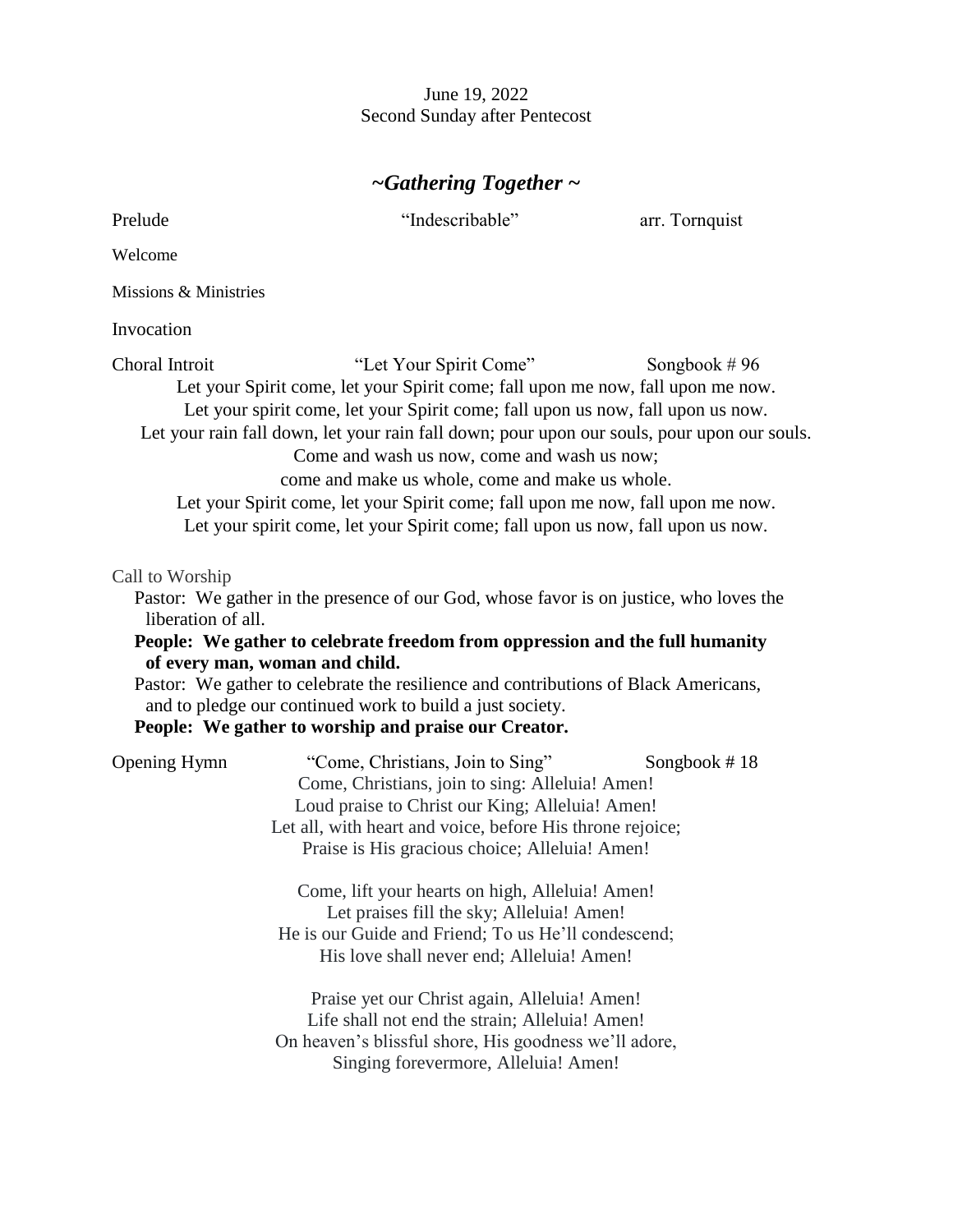# *~ Coming Alive in Community ~*

Litany of Confession:

Pastor: Today, we gather to remember, to reflect, to celebrate FREEDOM!

- **People: Freedom is not free. We thank You, O God, today for our freedom in You and remember those for whom freedom was so costly a price to pay.**
- Pastor: We remember those who were enslaved. We recognize that slavery tried to erase the humanity of so many of Your people – those who were enslaved and those who brutalized and dehumanized others, not realizing the cost for their own souls. Lord, have mercy!
- **People: Forgive us, O God. Help us to always treat one another as we want to be treated and to, above all, recognize that we are all created in Your image and likeness. We remember today. In Your mercy, O God, hear our prayers.**
- Pastor: We reflect on the gift of freedom today and the many ways that the struggle continues. We lament those who are still treated as less than Your very own as we recommit to fight for freedom and dignity for all of Your people.
- **People: Help us, O God, to be courageous in fighting for justice and righteousness for all of Your people until justice rolls down like waters and righteousness like a mighty stream!**
- Pastor: We celebrate today! For freedom has come and will come again. For those in cages at our borders, for those locked up in jail cells away from their families, for those who are caught up in human trafficking, for those living without clean water, for those trapped in the bondage of an opioid addiction – God as we celebrate freedom today, help us to continue the fight for freedom across the global village in every form and in every way.
- **People: We celebrate FREEDOM today! We celebrate with renewed determination, knowing that our work is not done and our task has not been fully accomplished until all of God's children are truly free from bondage.**
- **All: We remember, we reflect, we celebrate this Juneteenth. Thank You, O God, for reminding us that freedom is possible, necessary and a promise from You.**  (Copeland-Tune, Leslie. "Responsive Reading, National Council of Churches Chapel Service, 2019)

#### Assurance of Forgiveness

God is merciful and gracious, slow to anger and abounding in steadfast love. Hear the good news, our sins are forgiven.

| Special Music | "Still Small Voice"                                  | Sandy Rowe, Vocalist |
|---------------|------------------------------------------------------|----------------------|
|               | Dan Wolgemuth © 2022 First Run Muzik Psalter (ASCAP) |                      |

### *~ We Hear God's Word ~*

Scripture Lessons

The Gospel Reading: Luke 8:26-39 Louise Hine The Reading of Psalm 42 The Epistle Reading: I Kings 19:1-15 The Word of God for the people of God. **Thanks be to God.**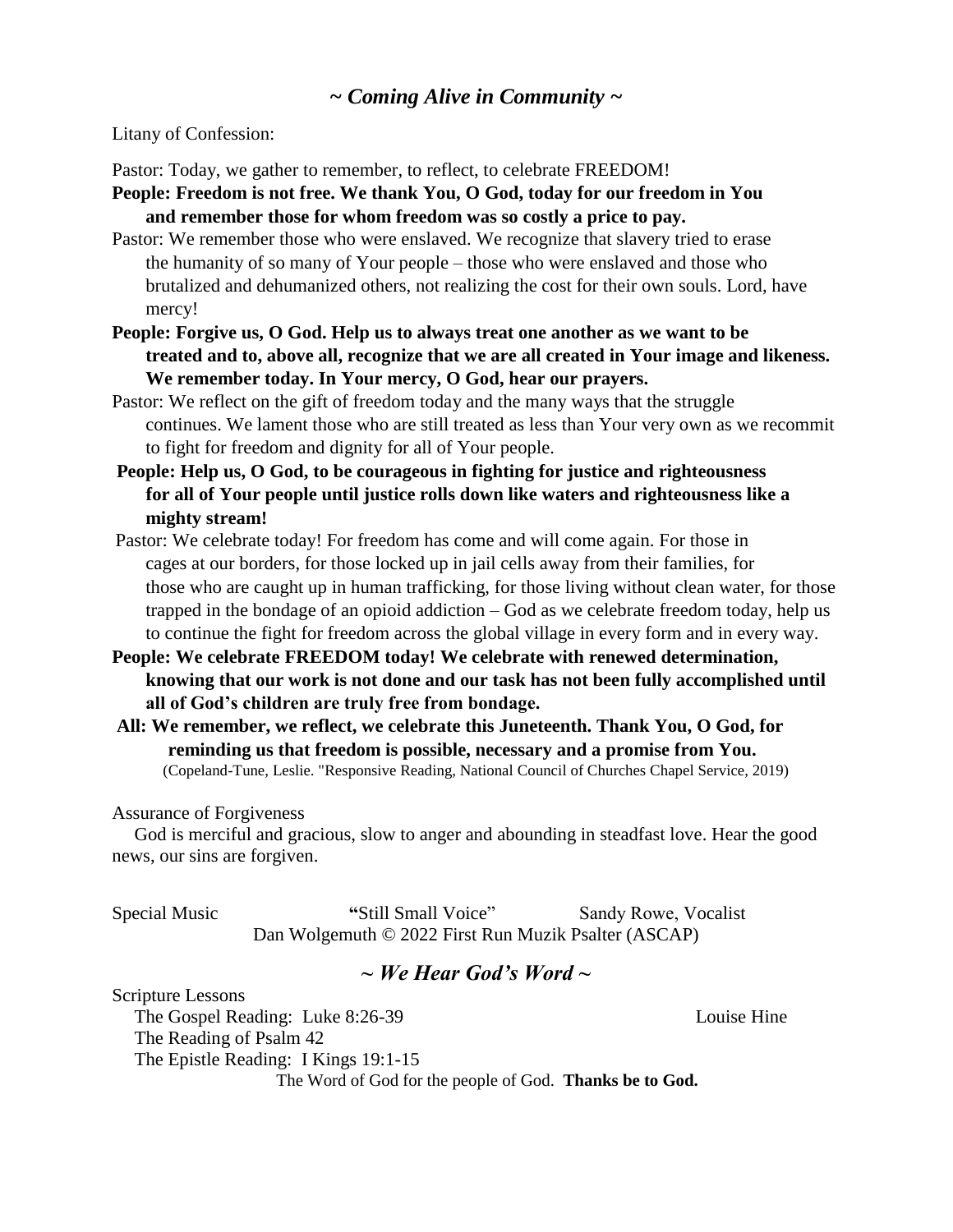Hymn for Reflection "Dear God, Embracing Humankind" Vs. 1, 2, 4, 5

Songbook # 100

Dear God, embracing human-kind, forgive our foolish ways; Reclothe us in our rightful mind, in purer lives your service find, in deeper reverence, praise.

In simple trust like theirs who heard, beside the Syrian sea, The gracious calling of your word, let us, like them, be spirit stirred, rise up and followers be.

Drop your still dews of quietness, till all our strivings cease; Take from our souls the strain and stress, and let our ordered lives confess the beauty of your peace.

Breathe through the pulses of desire your coolness and your balm; Let sense be numb, let flesh retire; speak through the earthquake, wind, and fire, O still, small voice of calm.

# *~ Sharing Blessings With Others ~*

Prayers of the People

Closing litany for Prayers of the People:

**People: May we accept the call to be bearers of peace.**

Pastor: That the fullness of compassion and true justice may be extended to the victims and families who have been subjected to violence, abuse, discrimination and murder, we pray,

**People: May we accept the call to be bearers of peace.**

Pastor: That our communities and our schools may find ways to actively participate in efforts to reduce violence against Black citizens so that this country may take the lead in fostering antiracism, we pray,

**People**: **May we accept the call to be bearers of peace.**

Pastor: That all who gather this week to remember Juneteenth be able to freely remember and celebrate their stories of joy and pain, struggle and triumph, we pray,

**People**: **May we accept the call to be bearers of peace.** 

Pastor: That we be courageous in living out the Gospel, we pray,

**People**: **May we accept the call to be bearers of peace.**

(Catholic Health Association. "Intercessions." [https://www.chausa.org/prayers/cha-prayer](https://www.chausa.org/prayers/cha-prayer-library/prayer/juneteenthprayer-service)[library/prayer/juneteenthprayer-service\)](https://www.chausa.org/prayers/cha-prayer-library/prayer/juneteenthprayer-service)

The Prayer of Our Savior

Minister: Let us pray as Christ our Savior has taught us.

**All: Our Father, who art in heaven, hallowed be thy name. Thy Kingdom come. Thy will be done on earth as it is in heaven. Give us this day our daily bread. And forgive us our**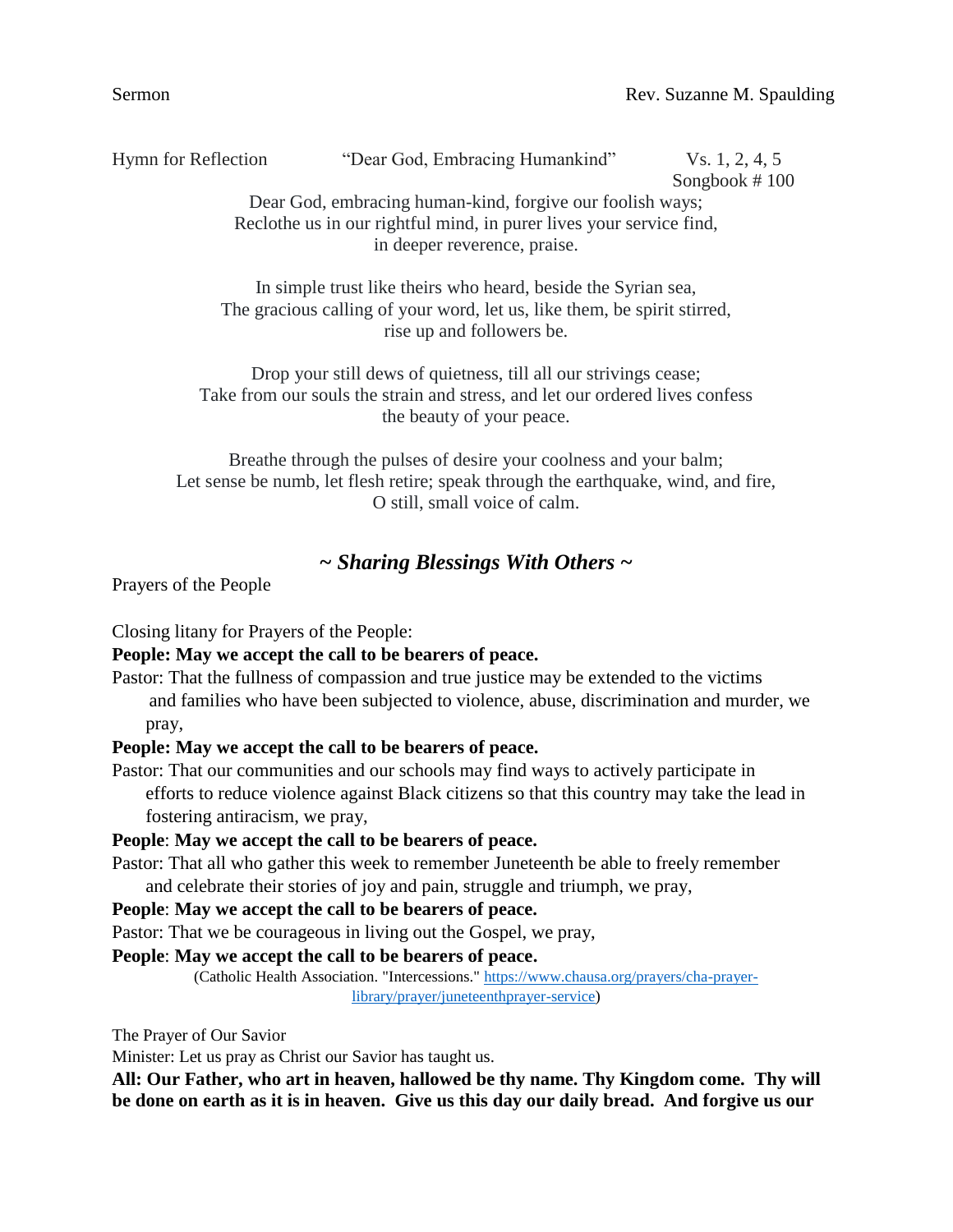### **sins, as we forgive those who sin against us. And lead us not into temptation, but deliver us from evil. For thine is the kingdom and the power and the glory, forever. Amen.**

Offering our Gifts - Thank you for your faithful support of Shenkel's ongoing ministries *Coventry Food Pantry- The Pantry is located on the lower level of the North Coventry Township building and is a provider for the Emergency Food Assistance Program for Nothern Chester County. Established over 30 years ago, it assists area residents from all municipalitie in the Owen J. Roberts School District including South Coventry Township.*

Offering Response "We Plow the Fields" Songbook # 36

All good gifts around us Are sent from heaven above; Then thank the Lord, O thank the Lord For all His love. Amen.

Prayer of Dedication

*~ Going out in Joy ~*

Sending Hymn "Guide Me, O My Great Redeemer" Songbook # 43 Guide me, O my great Redeemer, pilgrim through this barren land; I am weak, but you are mighty; hold me with your powerful hand. Bread of heaven, bread of heaven, feed me till I want no more, feed me till I want no more.

> Open now the crystal fountain, where the healing waters flow. Let the fire and cloudy pillar lead me all my journey through. Strong deliverer, strong deliverer, ever be my strength and shield, ever be my strength and shield.

When I reach the River Jordan, bid my anxious fears subside. Death of death, and hell's destruction, land me safe on heaven's side. Songs of praises, songs of praises I will ever sing to you, I will ever sing to you.

### Benediction

Choral Sending "Teach Us How to Live" Songbook # 99 In these last days I will pour out my Spirit, grace for ev'ryone. Those who by faith call on me for salvation enter my kingdom. Your young men will see visions, your daughters will prophesy. Wonders in heaven and signs on earth point to Jesus Christ. Turn from your sin and be baptized in Jesus, He alone forgives; Receive this gift, Holy Spirit in dwell us, teach us how to live. Teach us how to live.

Postlude " Invention" J.S Bach